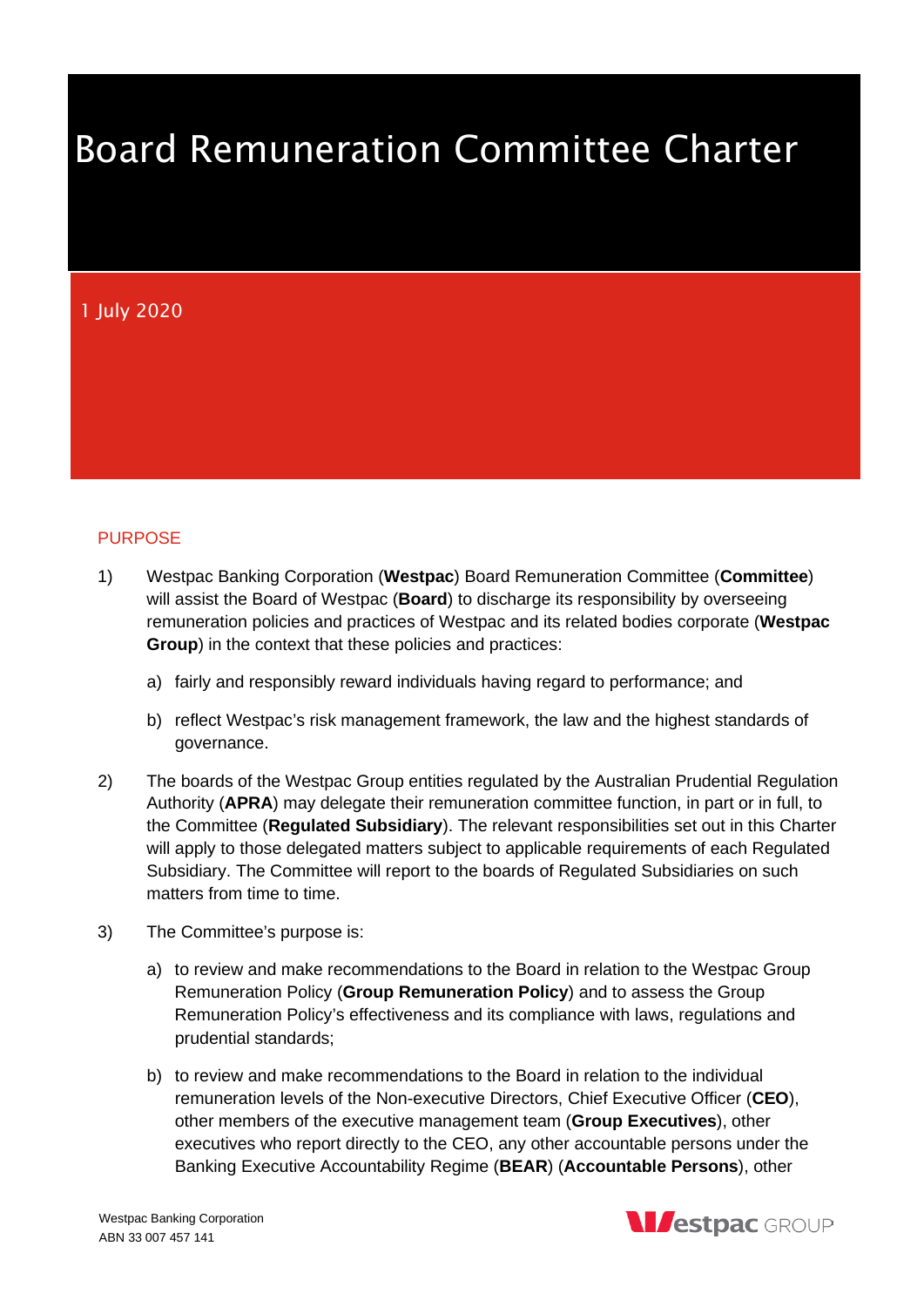persons whose activities in the Committee's opinion affect the financial soundness of Westpac, any person specified by APRA, and any other person the Board determines;

- c) to review and make recommendations to the Board in relation to the remuneration structures for each category of persons covered by the Group Remuneration Policy;
- d) to review and make recommendations to the Board on corporate goals and objectives relevant to the remuneration of the CEO, and the performance of the CEO in light of these objectives;
- e) to review and make recommendations to the Board on short-term variable reward (**STVR**) and long-term variable reward (**LTVR**) plans and outcomes and adjustments (including forfeiture and clawback) to variable remuneration where appropriate for Westpac's Group Executives, any other Accountable Person and any other person the Board determines;
- f) to review and make recommendations to the Board in relation to approving any and all equity based plans (**Equity Plans**); and
- g) to oversee general remuneration practices across the Westpac Group.
- 4) The Committee will primarily fulfil these responsibilities by carrying out the activities outlined in the Responsibilities and Duties section of this Charter.

# **COMPOSITION**

- 5) The Committee membership and the Chairman of the Committee will be as determined from time to time by the Board. The Chairman of the Committee must be an independent Non-executive Director. The Committee will consist of at least three Directors, all of whom must be Non-executive Directors and the majority of the members of the Committee must be independent.
- 6) Should the Chairman of the Committee be absent from any meeting of the Committee, the members of the Committee present at that meeting shall appoint one of their number to be Chairman of that meeting.

#### **MEETINGS**

- 7) The Committee will meet at least four times a year, or more frequently as circumstances dictate.
- 8) In addition to the members of the Committee, other independent Directors of the Board are entitled to attend Committee meetings and will receive copies of the papers upon request.
- 9) The CEO of Westpac will be invited to attend Committee meetings but will have no voting rights and must not be present during discussions on his or her own remuneration.
- 10) The Committee may request any officer or employee of the Westpac Group, external legal counsel, the external auditor or any person or group with relevant experience or expertise to attend meetings of the Committee or to meet with any members of, or consultants to, the Committee, but should not participate if they have an interest in the matter under consideration.
- 11) The Committee will have free and unfettered access to risk and financial control personnel and other parties (internal and external) in carrying out its duties.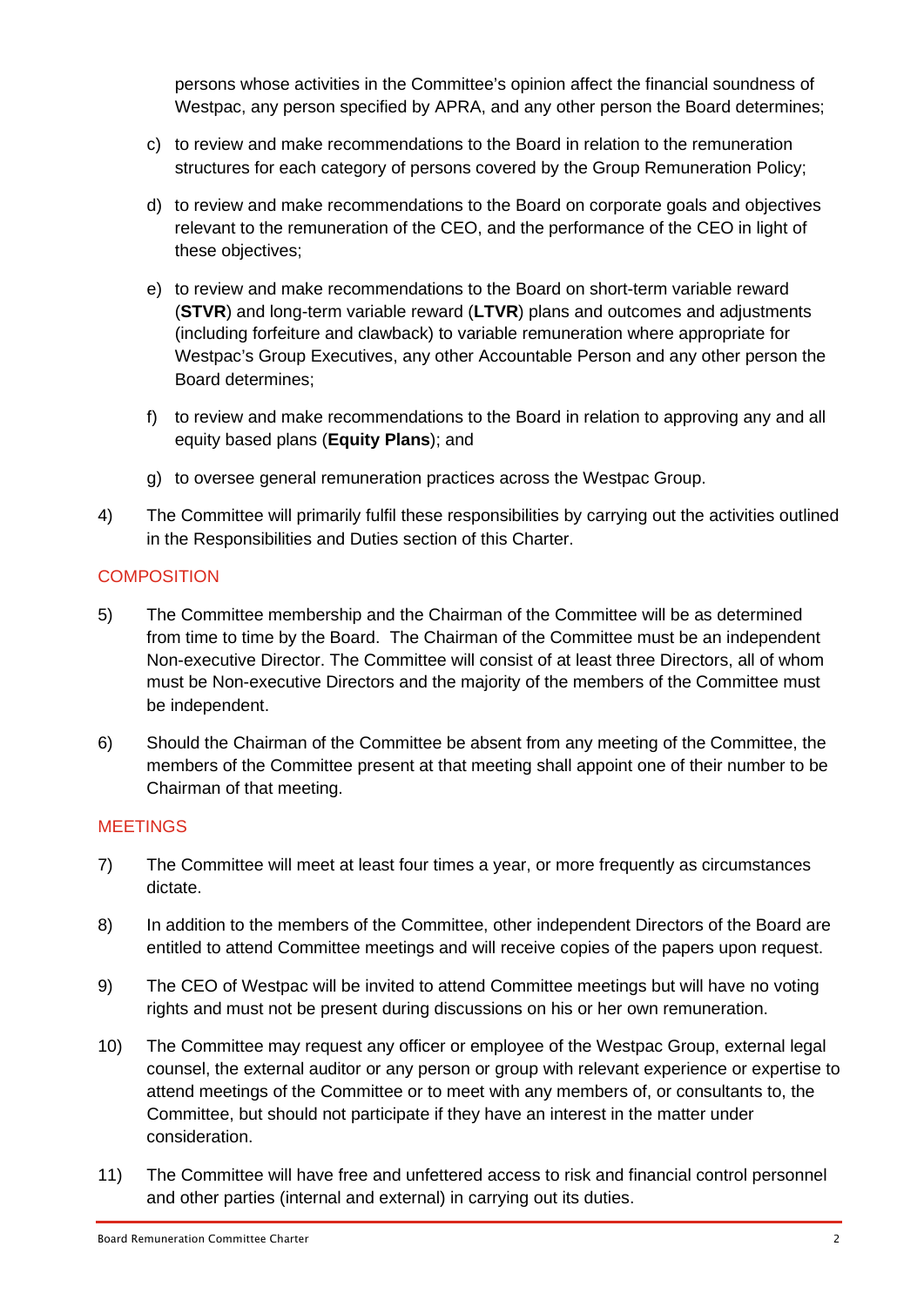- 12) A quorum of any meeting will be two members. The secretary of the Committee will be the Company Secretary or his or her designated representative.
- 13) The agenda and supporting documentation will be circulated to the Committee members within a reasonable period in advance of each meeting. The secretary of the Committee will circulate minutes of meetings to members of the Committee and the Board.
- 14) Where approvals are granted outside a meeting of the Committee, a report is to be provided to the next meeting of the Committee.
- 15) The Committee may adopt such rules and regulations as it deems appropriate for the conduct of its affairs, provided only that they are not inconsistent with the Westpac Constitution, this Charter or any resolution of the Board.

# REPORTING

- 16) The Chairman of the Committee shall update the Board about Committee activities and make appropriate recommendations. The minutes of each meeting will be tabled at the next Board meeting.
- 17) The Committee will oversee the preparation of any reports required by law or listing rules or requested by the Board, including relevant remuneration sections of the annual report and other shareholder documents. The Committee will review, recommend and provide relevant assurances through the Board Audit Committee to the Board for approval of the Remuneration Report to be included in the annual Directors' Report.
- 18) The Committee will refer to the Board and any other Board Committee any matters that have come to the attention of the Committee that are relevant for the Board or the respective Board Committee.

# RESPONSIBILITIES AND DUTIES

19) Without limiting its role, to fulfil its duties and responsibilities the Committee will:

# Group Remuneration Policy

- 20) Regularly review and make recommendations to the Board in relation to the Group Remuneration Policy and assess the Group Remuneration Policy's effectiveness and its compliance with laws, regulations and prudential standards.
- 21) Review the ongoing appropriateness and relevance of the Group Remuneration Policy at least every three years or when there are any proposed amendments. In particular, the Committee must be satisfied that:
	- a) all applicable provisions regarding remuneration and its disclosure, including superannuation, as set out in relevant laws, regulations and prudential standards are appropriately reflected in the Group Remuneration Policy;
	- b) the Group Remuneration Policy supports Westpac's vision by requiring the design and management of remuneration to align with customer and shareholder interests, support financial soundness and encourage prudent risk management;
	- c) the Group Remuneration Policy demonstrates a clear relationship between individual performance and remuneration; and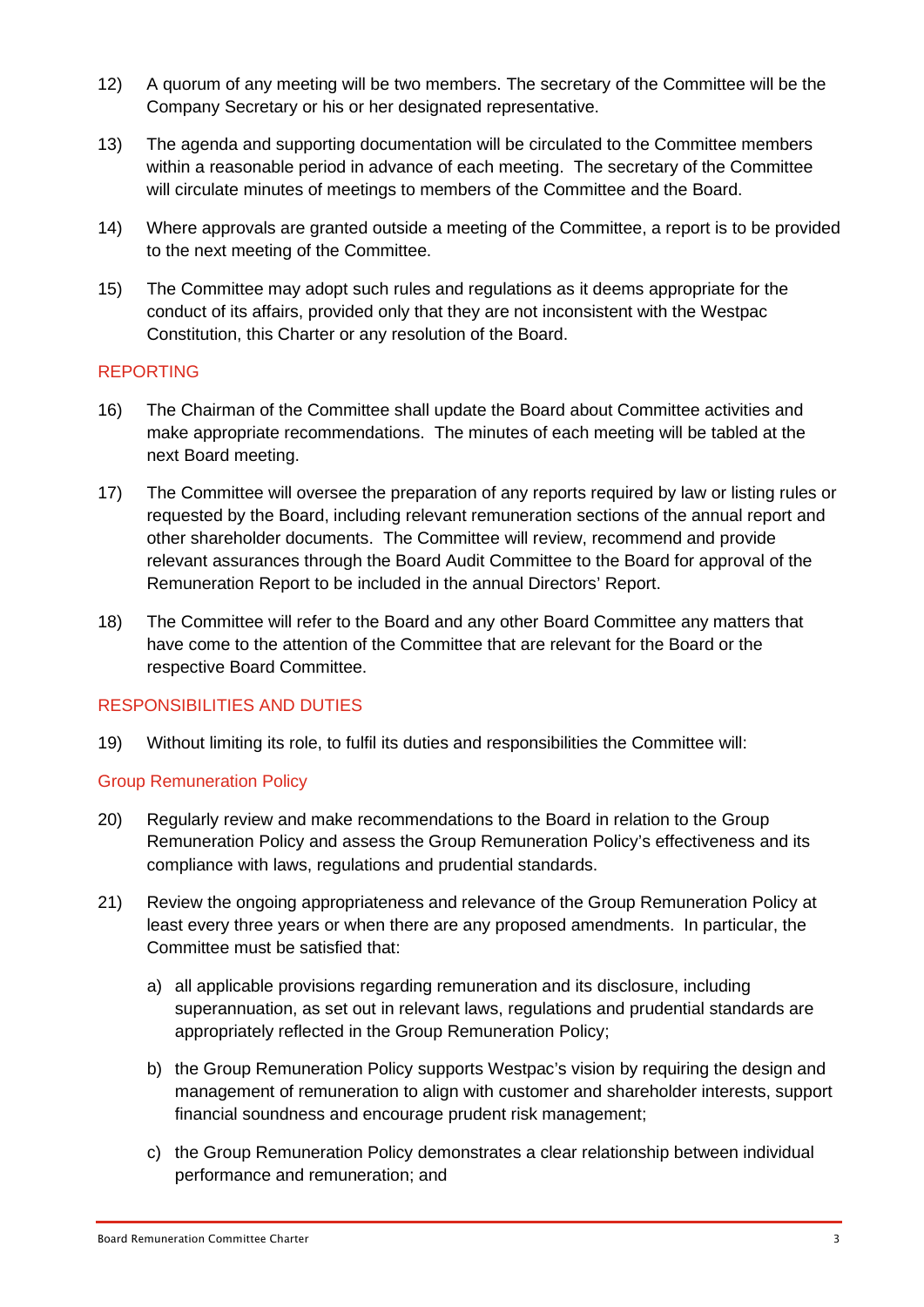- d) the Group Remuneration Policy specifies an appropriate mix of remuneration, reflecting the short and long term performance objectives appropriate to Westpac's circumstances and goals.
- 22) Review and make recommendations to the Board in relation to the recruitment, retention and termination policies and procedures for the CEO, Group Executives and other executives who report directly to the CEO.

#### Non-Executive Directors

- 23) Having regard to input from the Board's independent remuneration consultant (as appropriate), review and make recommendations to the Board on the remuneration framework, policies and fee levels for Non-executive Directors on the Board. In making its recommendations, the Committee will take into account the Non-executive Directors' remuneration principles, as approved by the Board from time to time.
- 24) Review and make recommendations to the Board on the remuneration framework, policies and fee levels for Non-executive Directors of subsidiary boards. In making its recommendations, the Committee will take into account the Non-executive Directors' remuneration principles, as approved by the Board from time to time.

#### Chief Executive Officer

- 25) Review and make recommendations to the Board annually on the contractual and remuneration arrangements for the CEO having regard to the Group Remuneration Policy, including:
	- a) fixed remuneration levels;
	- b) STVR and LTVR targets and outcomes (including performance targets);
	- c) superannuation arrangements;
	- d) any termination payments to be made;
	- e) retention and buy-out awards;
	- f) the development of any Equity Plan to apply to the CEO; and
	- g) any other forms of remuneration.
- 26) In conjunction with the Chairman of the Board:
	- a) evaluate and make recommendations to the Board on the performance of the CEO, including his or her goals and objectives as assessed against the Group Performance Review and the adjustment modifiers applied to the Group/CEO scorecard outcome including:
		- i) risk and reputation issues; and
		- ii) any other criteria the Board considers relevant;
	- b) review and determine the outcome of any performance hurdles in relation to any Equity Plan in which the CEO may participate, and provide written notification to the CEO of any such performance determination; and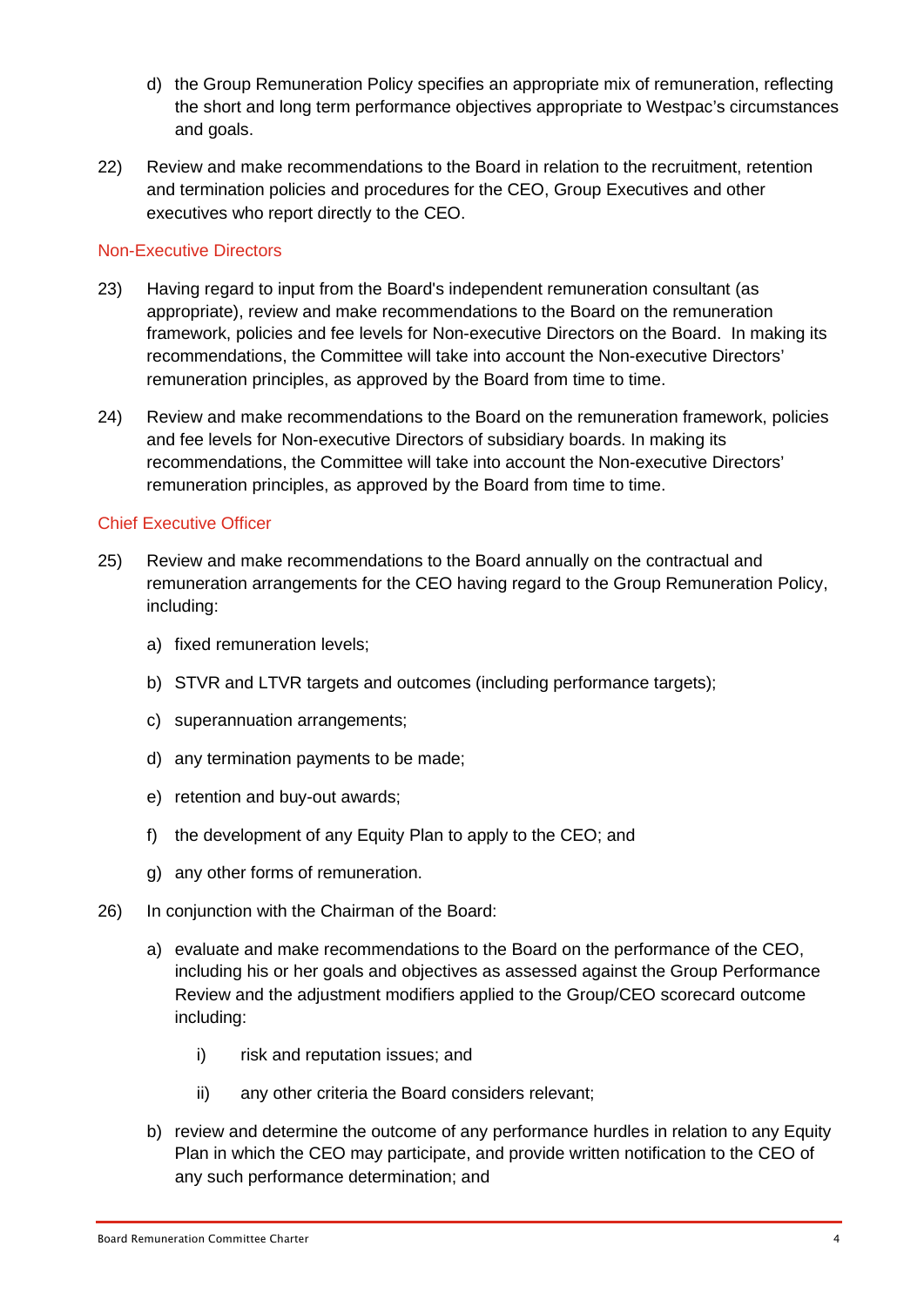c) review and make recommendations to the Board on any adjustment to the CEO's variable components of remuneration including the considerations as set out in paragraphs 31(a), 31(b) or 32 below.

# **Executives**

- 27) Review and make recommendations to the Board annually or as required on the individual remuneration levels and arrangements for Group Executives, other executives who are direct reports of the CEO, any other Accountable Person (as required) and any other person the Board determines having regard to the Group Remuneration Policy, including:
	- a) fixed remuneration levels;
	- b) superannuation arrangements:
	- c) any termination payments to be made;
	- d) all STVR and LTVR targets and outcomes;
	- e) retention and buy-out awards; and
	- f) any other forms of remuneration.
- 28) Review and make recommendations to the Board in relation to the remuneration structures for each category of persons covered by the Group Remuneration Policy.
- 29) Review and make recommendations to the Board, in relation to specific individual contractual arrangements for Group Executives, other executives who are direct reports of the CEO and any other executive who is an Accountable Person.
- 30) Review and make recommendations to the Board on the design and rules of the short-term and long-term variable reward plans for Group Executives having regard to the Group Remuneration Policy.
- 31) Review recommendations from the CEO, and recommend to the Board application of discretion to adjust variable components of remuneration downwards, or to zero if appropriate in accordance with the Group Remuneration Policy, including if the Committee:
	- a) subsequently considers that having regard to circumstances or information which has come to light after the grant of the deferred equity or cash (STVR or LTVR), all or part of the initial grant was not justified in accordance with the provisions of the relevant plan rules; or
	- b) determines that an adjustment should be made as a result of risk or compliance failures, poor customer outcomes, where an Accountable Person has failed to comply with their accountability obligations under the BEAR or any other matters it considers relevant.
- 32) Review recommendations and recommend to the Board the application of clawback to vested deferred variable remuneration in accordance with the polices, plans and guidelines.

#### Equity Based Plans

33) Review the design and terms of all Equity Plans for approval by the Board, including plan rules and applicable performance hurdles.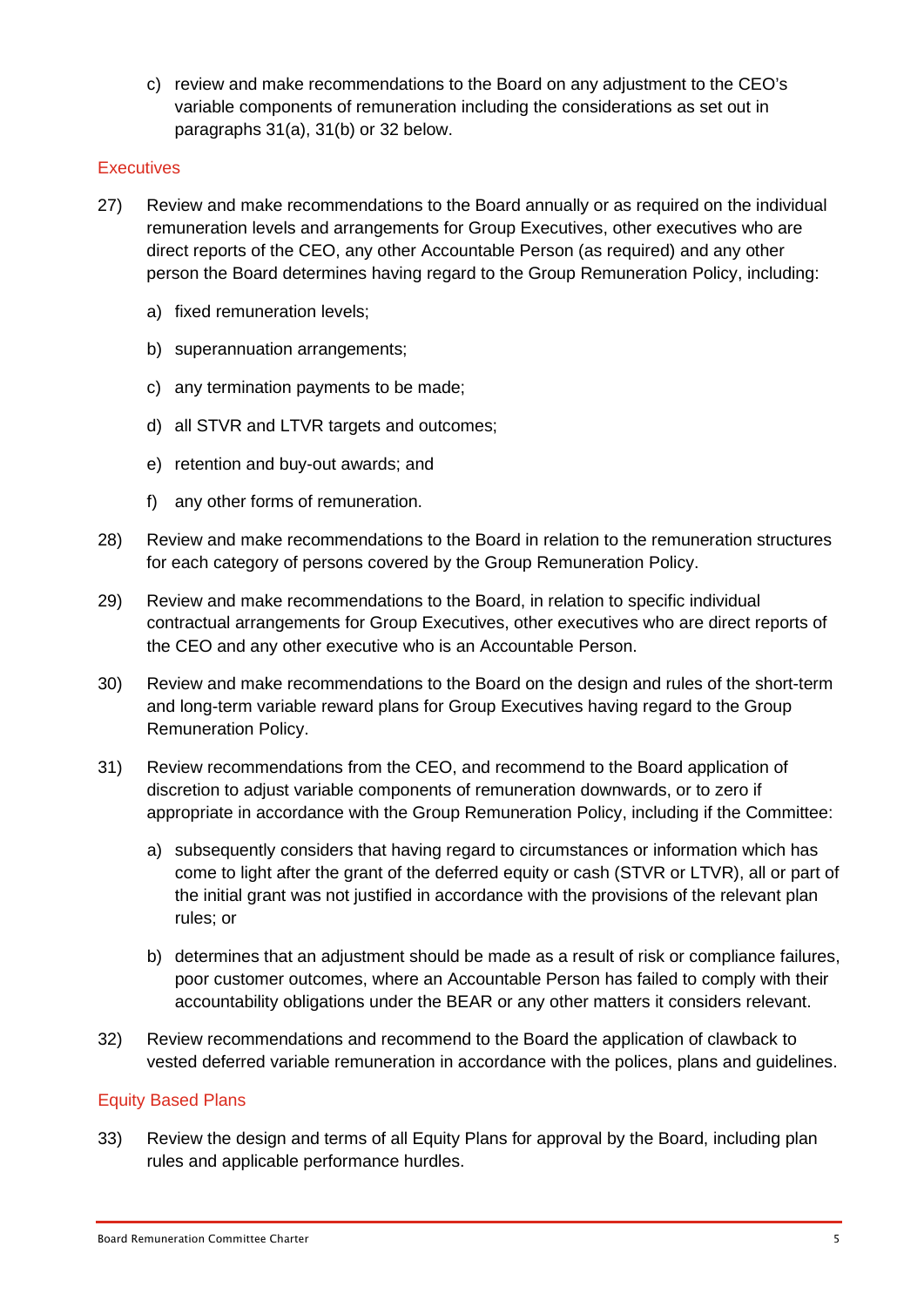- 34) Approve the provision of 'financial assistance' under the *Corporations Act* (Cth), relating to any invitation under any Equity Plan.
- 35) Keep all Equity Plans under review in light of legislative, regulatory and market developments.
- 36) Review and approve total proposed awards under each Equity Plan, including the minimum parcel, the issue of shares and/or the approval of the acquisition of Westpac shares for the purpose of any Equity Plan.
- 37) Approve the introduction of sub-plans or minor amendments to the Equity Plan rules.
- 38) Exercise the discretions of the Board as permitted in the rules of each Equity Plan (but not to the exclusion of the Board or of any other individual(s) to whom discretions may be delegated) and make all such determinations that are required for the effective administration of any of the Equity Plans.
- 39) Approve policies in relation to minimum shareholding guidelines (being the minimum number of shares to be held by employees in their own name and beneficially) for the purposes of any one or more Equity Plans.

# Westpac Staff Superannuation Plan

40) Exercise the discretions of the Board as permitted in the BT Super for Life Westpac Group Plan Trust Deed and Westpac's policies in relation to the BT Super for Life Westpac Group Plan (but not to the exclusion of the Board).

#### General Remuneration across the Westpac Group

- 41) Review and recommend to the Board the size of variable reward pools as part of Westpac's annual plan based on consideration of pre-determined business performance indicators and the financial soundness of Westpac.
- 42) Review and note annually the remuneration trends across the Westpac Group.
- 43) Be aware of and advise the Board on any major changes in employee benefit structures throughout the Westpac Group.
- 44) Approve remuneration arrangements outside of the Group Remuneration Policy relating to individuals or groups of individuals which are significant because of their sensitivity, precedent or disclosure implications.

#### Other Responsibilities

- 45) Seek feedback from and consider matters raised by the CEO, Chief Risk Officer, Group General Counsel, and the Board Risk Committee Chairman and the Board Legal, Regulatory & Compliance Committee Chairman (as appropriate), on issues that are relevant to either Committee, including with respect to remuneration outcomes, adjustments to remuneration in light of relevant matters and the alignment of remuneration with the risk management framework.
- 46) Seek feedback from and consider matters raised by General Manager, Group Audit, and the Board Audit Committee Chairman (as appropriate) on issues relevant to the Committee, including with respect to remuneration outcomes, adjustments to remuneration in light of relevant matters and the alignment of remuneration with the risk management framework.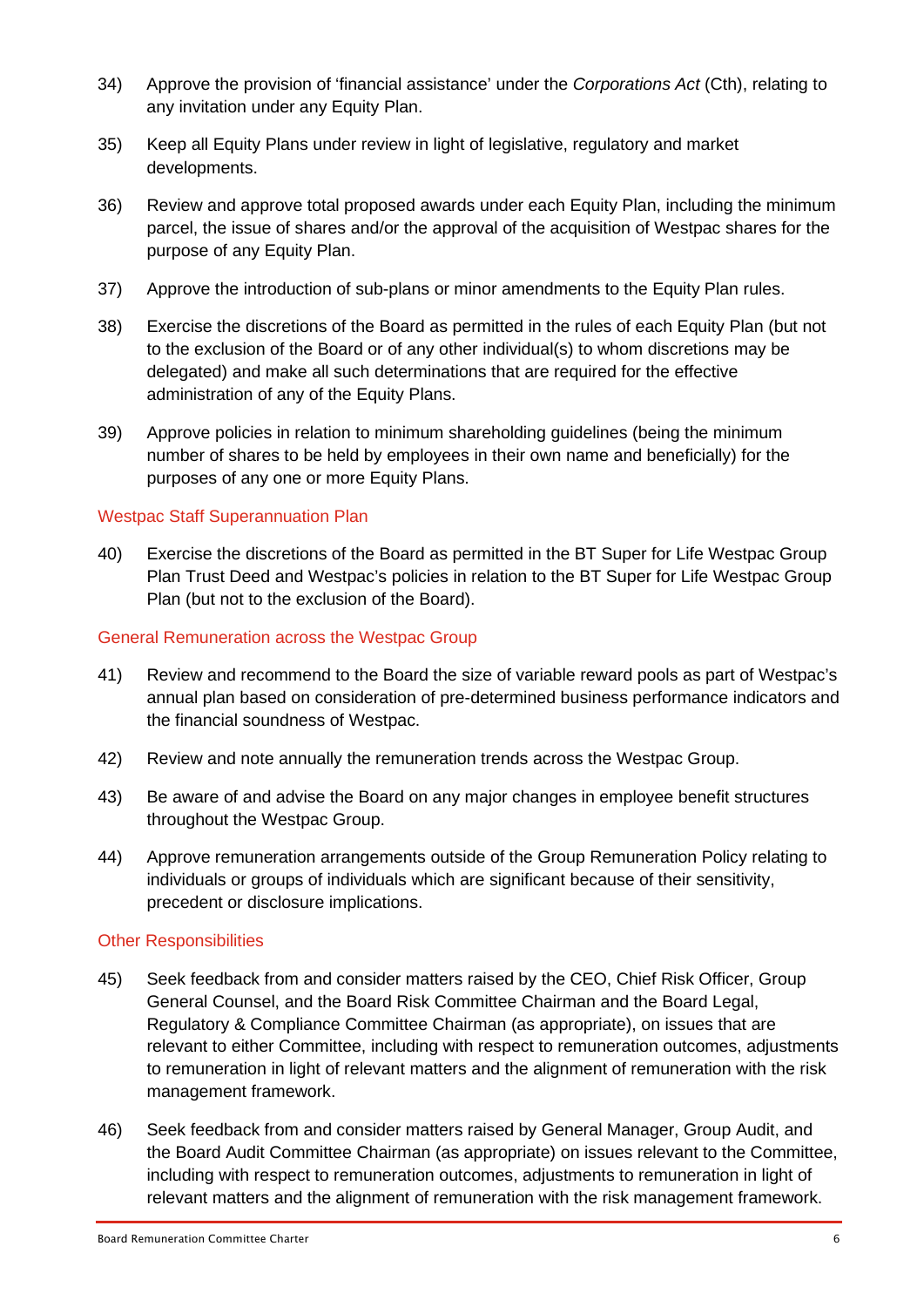- 47) Review and update the Charter at least every two years and recommend changes to the Board for approval.
- 48) Review its own performance annually as part of the Board evaluation process and report such findings to the Board.
- 49) Retain independent legal, accounting, risk or other advisors as required.
- 50) Retain an independent remuneration consultant as required to provide a remuneration recommendation in respect of Key Management Personnel.
- 51) Access internal personnel and any reports obtained from third parties by such internal personnel as required.
- 52) Members of the Committee will be available to meet with APRA and other regulators on request.

# DELEGATION TO ACT

53) The Committee may, in its discretion, delegate some or all of its duties and responsibilities to the Chairman of the Committee or the Chairman of the Board and may delegate any of its duties and responsibilities to a sub-committee of the Committee.